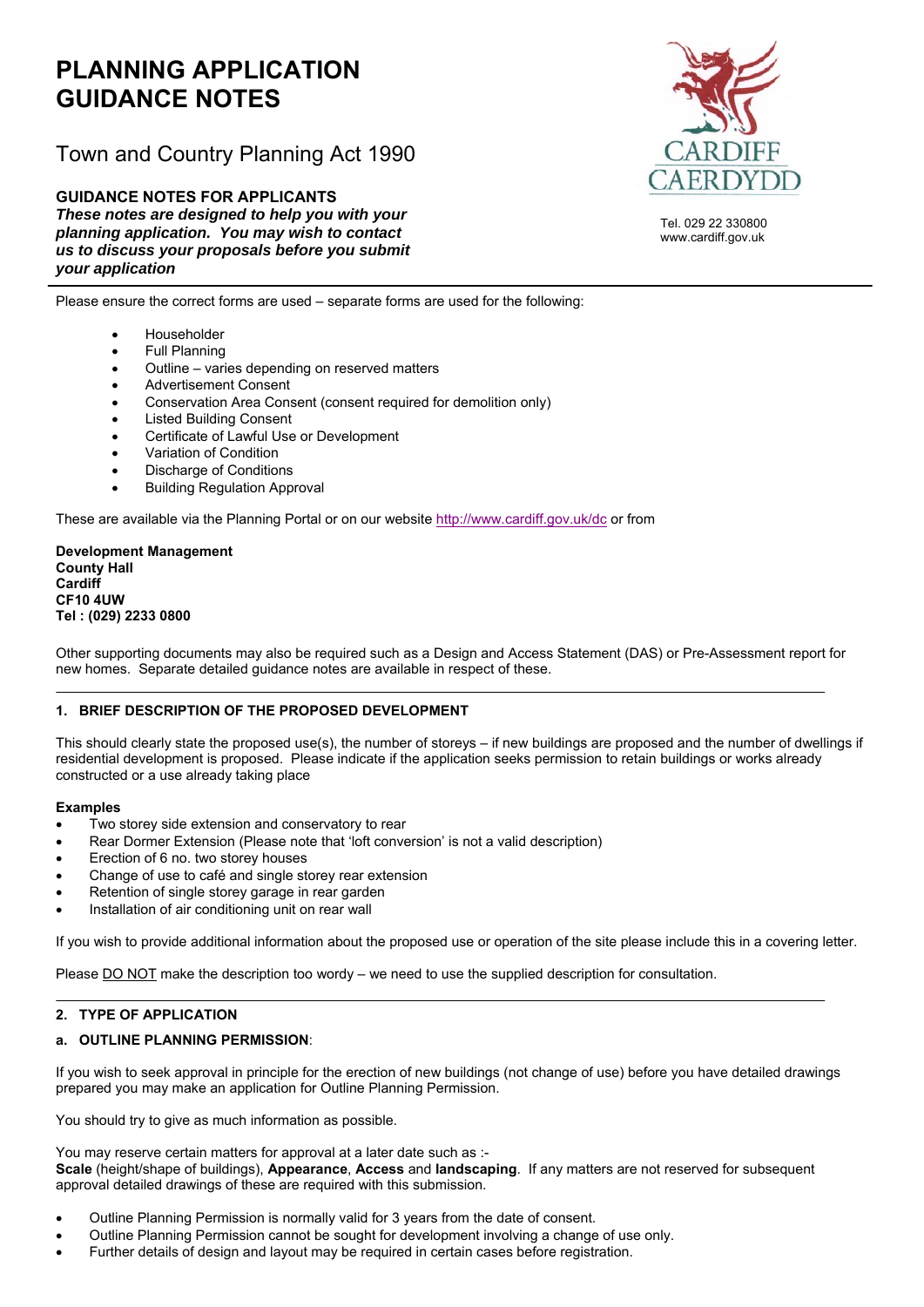### **b. APPROVAL OF RESERVED MATTERS**

If Outline Permission has already been granted you may submit an application for an approval of reserved matters.

Approval of reserved matters can not be sought if the current proposals are not within the terms or site of the outline permission. In these circumstances you should apply for Full Planning Permission.

#### **c. FULL PLANNING PERMISSION**

If you wish to make a change in the use of land or buildings or carry out works where you cannot or do not wish to apply for Outline Planning Permission you should submit an application for Full Planning Permission.

#### **d. CONTINUATION OF TEMPORARY PERMISSION**

This can only be applied for prior to the expiry of the previous permission and can be made by letter with the appropriate ownership certificate attached and all other supporting documents as appropriate to the proposal and current legislation. Likely to require DAS and possibly pre-assessment report.

#### **e. MODIFICATION OR REMOVAL OF CONDITION**

If you wish to apply to modify or remove a condition attached to a previous planning permission you should tick box 3(e) giving the date of the original consent and condition(s) concerned and specify in 2b) how you wish the condition to be modified. Possibly need DAS.

**3. SITE PLANS –** All planning applications should be accompanied by :

- A plan of preferably 1:1250 scale showing the site to which it refers, its boundary and immediate surroundings.
- The application site must be edged in red and any other land owned or controlled by the applicant edged in blue. Ideally two street names will be shown for clarity. North needs to be indicated.

Copies of Ordnance Survey map extracts (1:1250 scale) for use in your Planning Application can be purchased from Development Control (029 2087 1135). Currently £23 for a set of 5.



#### **OTHER DRAWINGS**

Except for Outline applications where additional drawings are not normally required **the plans** which accompany an application should :-

- Each have a **unique plan number** which will be referred to in a decision notice
- Be to a scale of not less than 1:100 (Metric scale or fully dimensioned plans are required). Unusual scales such as 1:75 will be not be accepted. A3 is the preferred size of paper or Pdf.
- Show existing features of the site including any trees and be in sufficient detail to give a clear picture of all new buildings.
- List the materials of construction for Certificate of Lawfulness as this is not requested on the application form
- Indicate clearly the location of the new development within the site, the amount of floorspace to be used for different purposes and any proposed changes to ground levels. They should also distinguish existing and proposed buildings/structures.